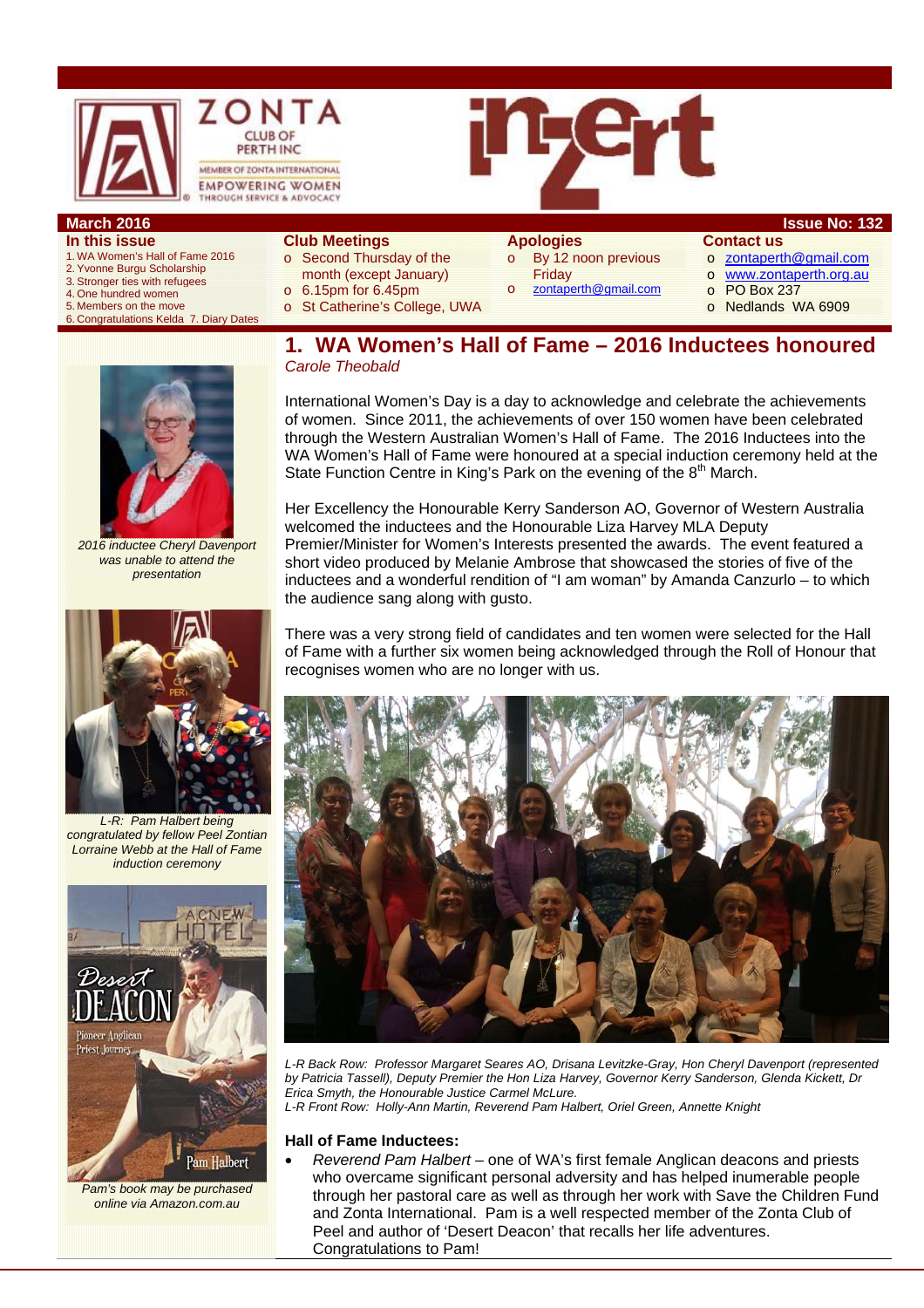

*Robin Adamson – helped refugees* 



*Ada Bromham – early feminist* 



*Ruby Hutchison – first female member of WA Legislative Council* 



*Melvina Rowley – preserved Aboriginal language* 



*Vida Wright – first female local government town planner in Australia* 

- *Hon Cheryl Davenport* driving force to ensure women and their medical practitioners in Western Australia were free of fear and prosecution if they chose to terminate their pregnancy.
- *Oriel Green* a leading Noongar Elder advocate for indigenous rights, participation and reconciliation. At 80 years of age she is still active on many committees and mentors many school and university students
- *Glenda Kickett* Ballardon Wadjuk woman, social worker, university lecturer, tireless community worker and Chair of NAIDOC who is currently studying for a PHD that explores Aboriginal storytelling.
- *Annette Knight* a former newsreader and announcer with ABC regional radio, longtime former Mayor of Albany and lifelong advocate for promoting Albany.
- *Drisana Levitzke-Gray* a 21 year old fifth generation deaf woman who cherishes her first language Auslan. She was the first deaf 'Auslan' jurer in WA and promotes a positive image of deafness which says loudly and proudly that it is OK to be deaf.
- *Holly-Ann Martin* a selfless community educator for over 27 years who has delivered 'whole of community' child abuse prevention education to communities throughout Australia including 30 'men only' sessions in remote Aboriginal communities.
- *Professor Margaret Seares AO* who has made significant contribution to the arts and education in Australia, including as Chairperson of the Perth International Arts Festival as well as advocating for better representation by women in senior academic management positions.
- *Honourable Justice Carmel McLure* second woman in WA to become a QC, second woman appointed to the Suprme Court of WA, inaugural judge of the Court of Appeal, member of academic and cultural and the arts boards and also a member of the Rhodes Scholarship selection panel.
- *Dr Erica Smyth* over forty years experience in mineral and petroleum industries and first woman to be BHP's Minerals' principal geoscientist, first woman state manager for BHP Petroleum and first woman to chair the Pilbara Development Commission.

#### **Roll of Honour Inductees:**

- *Dr Robin Adamson* (1938-2015) tireless worker with refugees through the Nedlands Uniting Church Refugee Group
- *Ada Bromham* (1880-1965) feminist and temperance worker, led the Australian delegation to the International Suffrage Alliance Congress in Paris and advocated for many women's issues throughout her life.
- *Ruby Hutchison* (1892-1974) first female member of the WA Legislative Council, single mother of 7 children and founder of the Australian Consumers Association.
- *Sister Mary Kelly* (1930-1987) through the Catherine McAuley Centre she reformed the living conditions of children who were wards of the state, keeping siblings together and introducing occupational and speech therapy and psychological care.
- *Melvina Alice Rowley* (1916-2016) a non-Aboriginal woman who lived in Aboriginal communities sharing their same living conditions and who learned and wrote 'primers' in the local language so that children and adults could learn to read in their own language.
- *Vida Jean Wright* (1915-2005) in 1969 when appointed to the Shire of Wanneroo, she became the first female Shire Planner in Local Government in Australia who helped to create Joondalup – also a founding member of the Joondalup Club of Soroptimist International.

Zontians Sandra Burns and Carole Theobald were on this year's judging panel that also included representatives from Soroptimists, Business and Professional Women, Women's Health and Family Services, Graduate Women WA, WA Local Government Women's Association and Ishar Multucultural Women's Health Centre.

To learn more about the WA Women's Hall of Fame check the website at www.wawomenshalloffame.com.au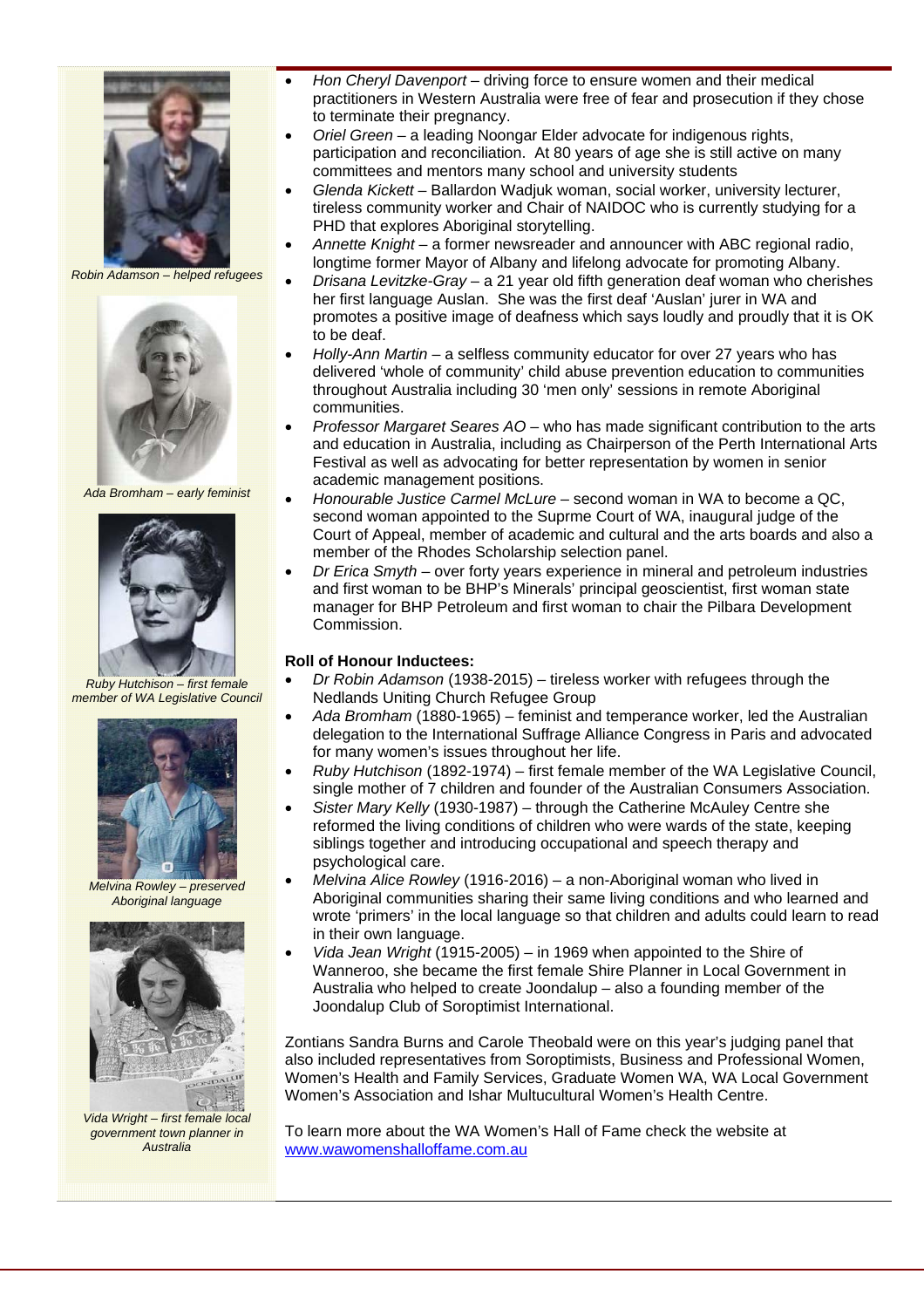

*Yvonne Burgu in the White Angel in 2005* 



*Yvonne's carvings on display at Wanalirri Catholic Primary School, Gibb River* 



*Yvonne was also a talented artist who's work had been displayed in the UN Geneva.* 

*Linda Higgie provides a vote of thanks to Carol Kaplanian* 



*Donella Caspersz, Linda Higgie, Dr Carol Kaplanian and Wendy Atherden* 

## **2. New Education Scholarship - Yvonne's legacy**  *Karen Groves*

The Zonta Club of Perth has developed a special friendship with the indigenous communities along the Gibb River Road in the Kimberley. The relationship began in 2004 and has endured since then through visits by our members to their communities, visits by members of their communities to Perth and consistent long distance contact. It is important to mention the role played by Kathy Charlesworth in bringing the Kimberley women and the "Zonta mob" together and liaising between the two groups up until her death.

The club has worked with the women on several projects including clothing collections, art exhibitions and the purchase of a vehicle for women's business. The club successfully nominated the Yarri Wada Puppet Project to be endorsed as a District 23 Project from 2008-2010 in which most clubs in District 23 supported the funding of health education and life skills programs in the communities. The Ilerla Project continued and strengthened that work with the support of funding from Lotterywest, gained through an application from the club.

Throughout the years of this friendship, the key person in the Kimberley was Gibb River elder Yvonne Burgu who totally empathized with the concept of women helping women and who maintained strong communication with club members Sciona Browne and Carole Theobald. She saw education of the young people as the key to intercepting the cycle of dysfunction in her communities and was instrumental in establishing the Wanalirri Catholic Primary School at the Gibb River Community.

It was a very sad day in 2015 when the club learned of the passing of Yvonne Burgu in a car accident on the Gibb River Road. Sciona Browne and Carole and David Theobald attended Yvonne's funeral and took the condolences of our club to her family and the extended community. Club members agreed that it is most important that Yvonne's work be continued and that her memory be honoured with a worthwhile endeavour.

Through the Yvonne Burgu Scholarship, \$1,000 will be granted to an indigenous West Australian woman, preferably from the Kimberley region, who is in the second year of her tertiary studies. Arrangements are currently being made so that the first scholarship may be awarded for the 2017 academic year.

## **3. Building stronger ties with refugees**  *Carole Theobald*

At the March meeting, members were privileged to hear Dr Carol Kaplanian talk about her work with women from culturally and linguistically diverse backgrounds (CALD) who experience domestic violence. One of Carol's roles is as a therapist with Ishar Multicultural Women's Health Centre. Most of her clients have a history of torture and trauma and have been victims of violence. She described how throughout the world domestic violence has become an epidemic with 1:4 women experiencing violence in their lives and 2 women a week in Australia being killed by an intimate partner. She described the various forms of violence that can take physical, financial, isolating, emotional and stalking forms. 90% of victims are women and children. Many women find the subject taboo and find it hard to access services.

Carol started a therapy group through Ishar initially with three women and the group quickly filled to its maximum capacity and now there is a waiting list. The women all speak different languages so need interpreters. This makes for many bodies in the room and so limits the number of clients that can be accommodated in the group. The women have shared their stories describing how some have been prisoners in their homes, prevented from learning English, been victims of marital rape with some not even knowing that they could say no to sex in a marriage or have access to a divorce in Australia. Some women were abused not by their husbands, but by their mothersin-law. Many women had been traumatized by their lives before coming to Australia and further traumatized through being raped on their boat journeys here. Some women may be immaculate and beautiful on the outside, but inside have endured some horrific experiences. The UN estimates that 80% of refugee women have experienced some form of sexual or domestic abuse.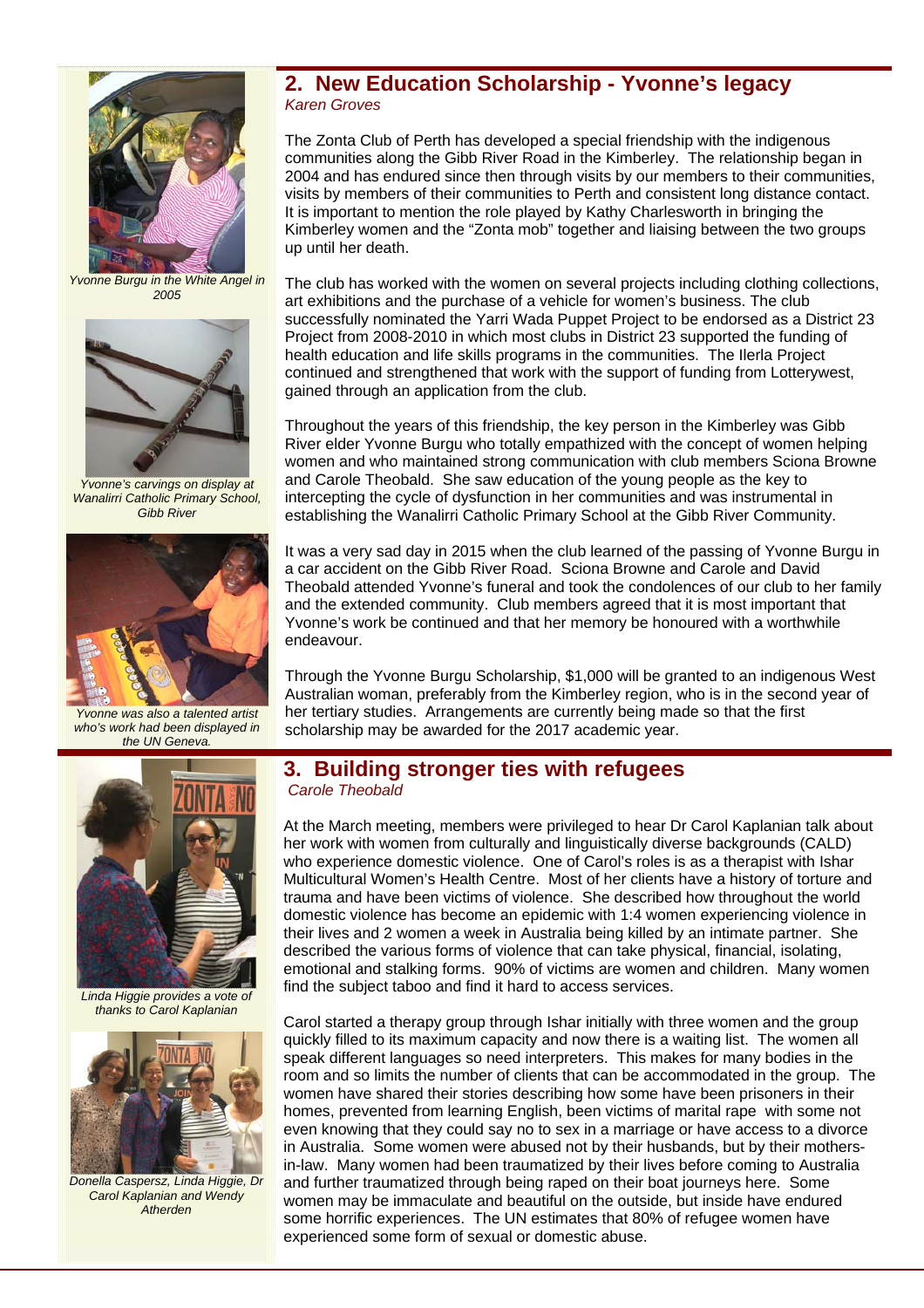

Multicultural Women's **Health Centre** 

*Our club is working more closely with Ishar* 

*Received \$39,450 to train female Aboriginal interviewers* 

ETHO

*Received \$40,000 to train female police officers* 

**AMBODIAN CHILDREN'S FUND** 

 $\bullet$ 

The therapy sessions provide a safe place for stories to be shared and through much laughter and tears the healing can commence. The group's funding recently stopped and thanks to Wendy Atherden's financial support, the group has been able to continue to meet.

Our club has been helping Ishar to obtain a grant to fund the program into the future and the club is also providing funding to host some picnic events during the year so that members may get to meet some of these courageous women.

We look forward to meeting some of the women at future meetings.

The club is also currently advocating to include reference to gender violence in the visa conditions for people working in Australia on 457 visas. Donella Caspersz is working on a project to gather more statistics to support this cause.

## **4. One Hundred Women making a difference to women**  *Sandra Burns*

Our club is a member of the local philanthropic group, 100 Women. The \$99,950 raised in 2015 have recently been distributed via three grants to projects that aim to support women and girls. The projects are:

- **Telethon Kids Institute** receives \$39,450 towards the *Remote Aboriginal Women Community Researcher* project. The project will train 10 Aboriginal women from remote communities across the Fitzroy Valley to become community researchers, exploring long-term intervention for Fetal Alcohol Spectrum Disorder. Each woman will be supported to complete a Certificate II in Community Health Research and will have access to valuable work experience for future careers in research.
- **Global Development Group** receive two grants of \$40,000 and \$20,500 on behalf of their international partners: Cambodian Children's Fund and Classroom of Hope.
	- *Cambodian Children's Fund* trains Cambodian female police officers in the Child Protection Unit. 24 female police officers will receive specialist training for interviewing child victims of serious crimes, assisting in the expedient arrest of offenders. Each will learn how to obtain important facts and evidence from interviews, and importantly reduce the number of times children must recount crimes to local authorities.
	- *Classroom of Hope* will support young women from rural Cambodia to participate in science and maths studies. With local partner Kampuchean Action for Primary Education, this project empowers 10 young vulnerable women to undertake Science, Technology, Engineering, and Math (STEM) studies in 2 year tertiary-vocational degrees. Personal development training and career counseling will also be provided to ensure high employment rates upon graduation.



*Received \$10,500 to support young women to study STEM subjects* 

*L-R: Helen Margaria farewelled by 'Tricia Summerfield.* 



*Deanna helping with the Birthing Kit stand at the Baby Expo in 2013* 

## **5. Member movements**

#### *Helen Margaria*

At the March meeting members farewelled long-time member, Helen Margaria. Helen has been a member since 1992 and during this time has supported a wide range of club activities and been on most committees. Her main contributions over the years have been through the coordination of club scholarships such as the Education Awards and the Guide Leaders' Award as well as Zonta holidays. Helen has been a wonderful advocate for Zonta, provided thoughtful counsel and we thank her for her many years of valuable service. We hope that when the increasing demands of her busy professional schedule decline, she will be able to return to the club.

### *Deanna Byers*

In 2013, Deanna transferred to our club from the Zonta Club of Para Area District in South Australia. Deanna's enthusiasm and engaging personality brightened up each team she was on. She helped out on the Birthing Kit stand at the Baby Expos and during the last year she took on the challenge of collating the Inzert – a role that she was getting to grips with quite well. Deanna's current job involves her working overseas in Timor and this, together with some health issues, have meant that she has